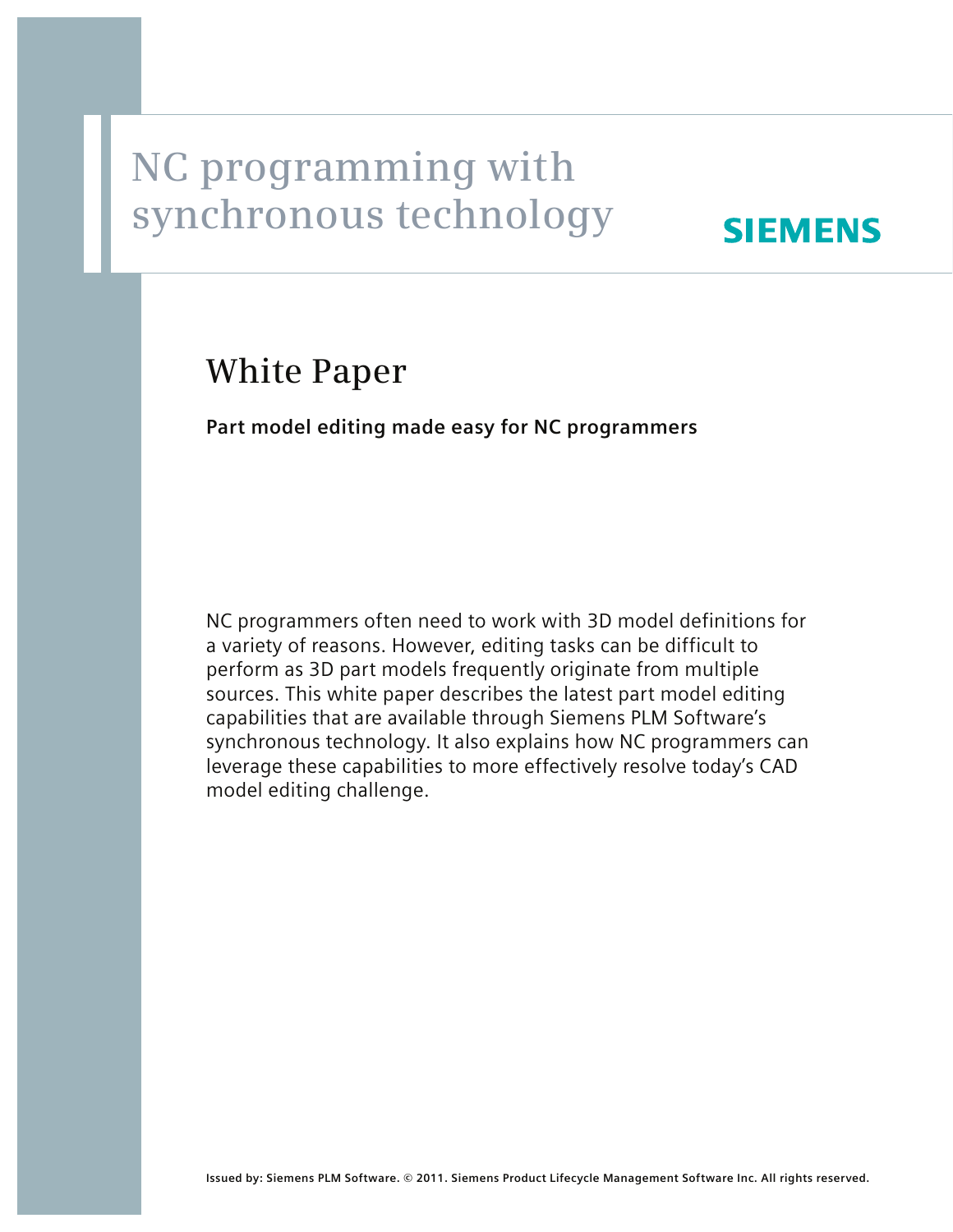### **Contents**

| Why manufacturing engineers edit 3D part models5                  |
|-------------------------------------------------------------------|
| Fixing model errors, inconsistencies and translation errors 5     |
|                                                                   |
| Creating new 3D geometry from the part model 5                    |
|                                                                   |
| Why most current options don't satisfy the NC programmer's        |
|                                                                   |
| Using direct modeling techniques: is basic modeling the answer? 6 |
| Synchronous technology's revolution in model editing 7            |
|                                                                   |
|                                                                   |
| Adding driving dimensions without complications9                  |
|                                                                   |
|                                                                   |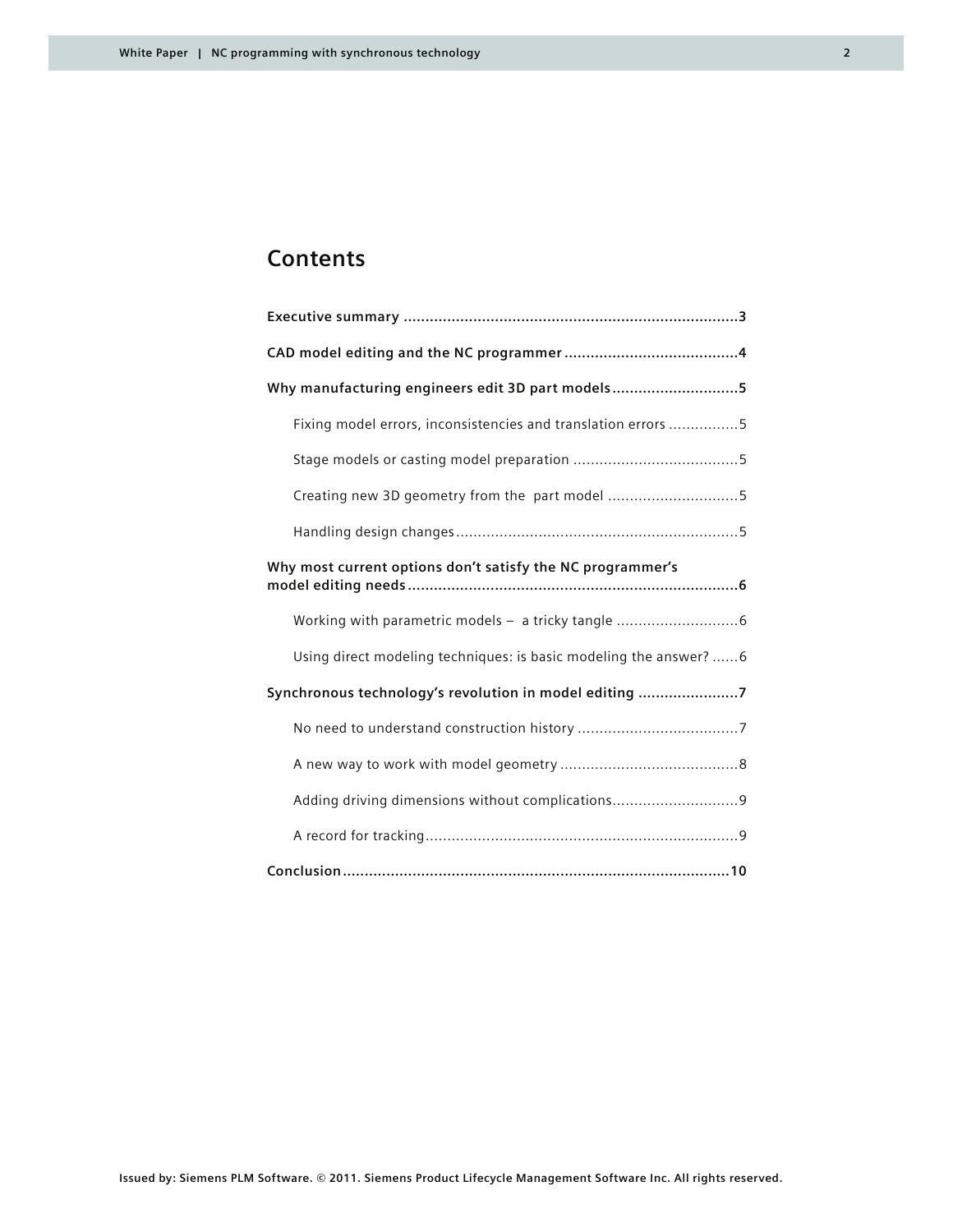### **Executive summary**

NC programmers constantly work with 3D modelbased part definitions to prepare them for manufacturing. In many instances, these 3D part models come from a variety of sources, especially if the shop is preparing contract jobs for a wide range of customers. The quality of 3D data varies enormously. In some cases, a finished design model is not exactly what the NC programmer needs for efficient, accurate NC program generation. A blend radius may need to be changed, or a draft angle added – but these seemingly simple tasks can lead to a frustrating modeling experience with wasted hours consumed by non-productive CAD work. Being able to work easily and without limitations on a 3D model, regardless of source or the design methods, can be a great time saver.

This white paper describes the latest CAD model editing capabilities available from Siemens PLM Software's synchronous technology and how these enhancements go a long way to solving the CAD model editing challenge for the NC programmer.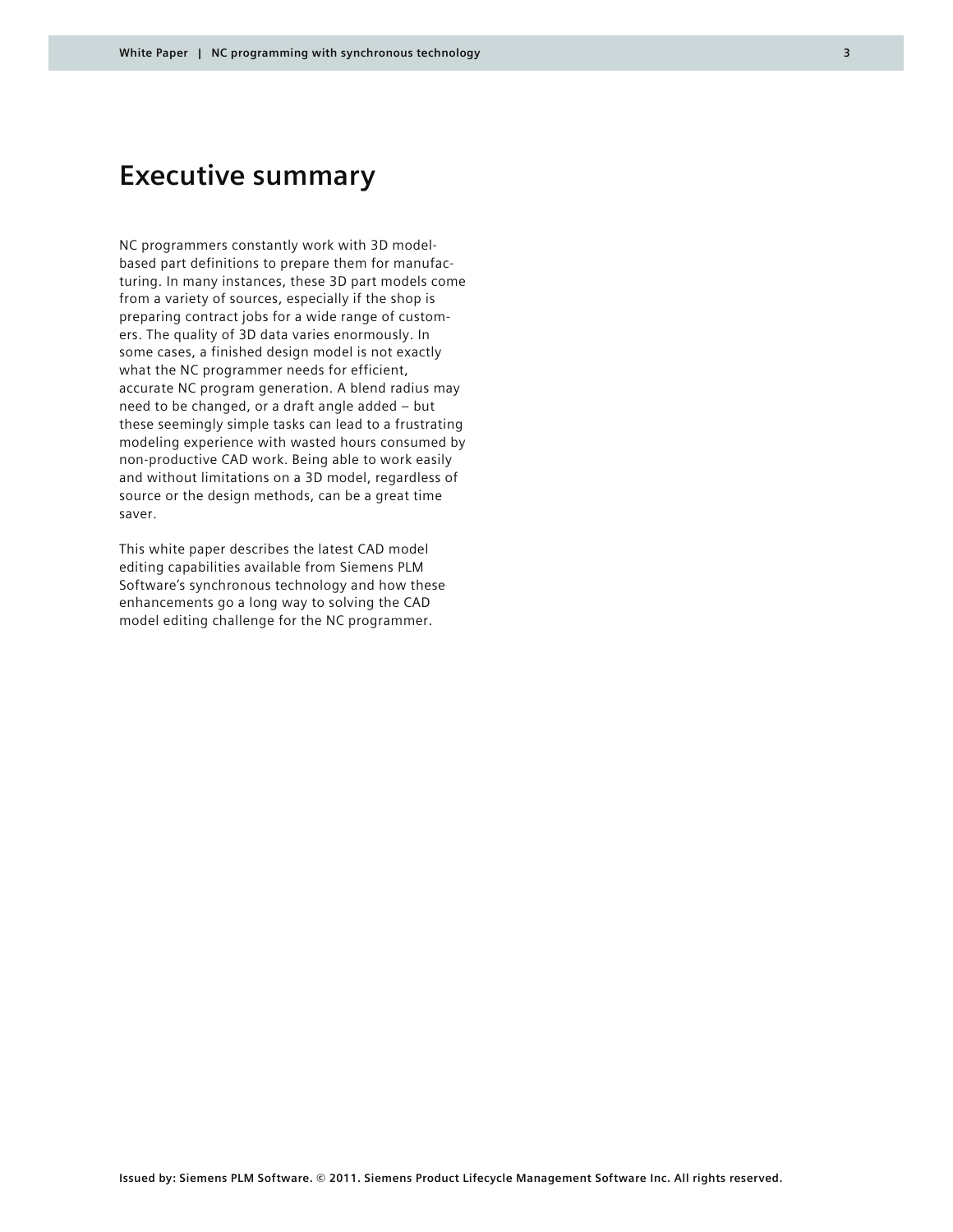### **CAD model editing and the NC programmer**

Manufacturing engineers face several challenges in the use of their CAD models for NC programming. NC programmers have many reasons for editing or adjusting the 3D part models that provide the basis for developing NC tool paths. This may have nothing to do with altering the part in terms of its form, fit or function. Rather, it might be something simple like adjusting the 3D model to close off open holes to present a clean and continuous surface for a machining sequence prior to making the holes. This may sound easy but this task can present time-consuming challenges for an NC programmer. From importing the model to getting the best model for machining, manufacturing engineers constantly work at a disadvantage for the simple reason that they are not the authors of the CAD model.

Manufacturing engineers, and NC programmers in particular, are often separated from the source of their CAD models by a combination of time, distance, translation, and even language. Even in tightly integrated operations, the author of the CAD model likely resides in a different department, different facility or even a different city. On average, it is much more likely that the author of a CAD model that makes its way to the NC shop is from a different company, or possibly from the other side of the world.

This means that manufacturing engineers are almost never well acquainted with the CAD models they use. They often need to ask questions that help them work with the CAD model or request changes from the author. With the pressures of responding quickly to the customer, manufacturing engineers need to complete their production tasks with a minimum of communication cycles with the CAD author.

Typically NC programmers are not CAD designers, nor do they necessarily know how the part was modeled. They see a 3D part in terms of geometry that needs to be changed to support more efficient programming and machining. They simply want to make that change at will, without the model falling apart or "failing to regenerate" or incurring some other similar obstruction.

A system that allows the NC programmer to make needed changes to the 3D geometry using intuitive, simple "grab and move" style commands can be a fantastic aid and time saver.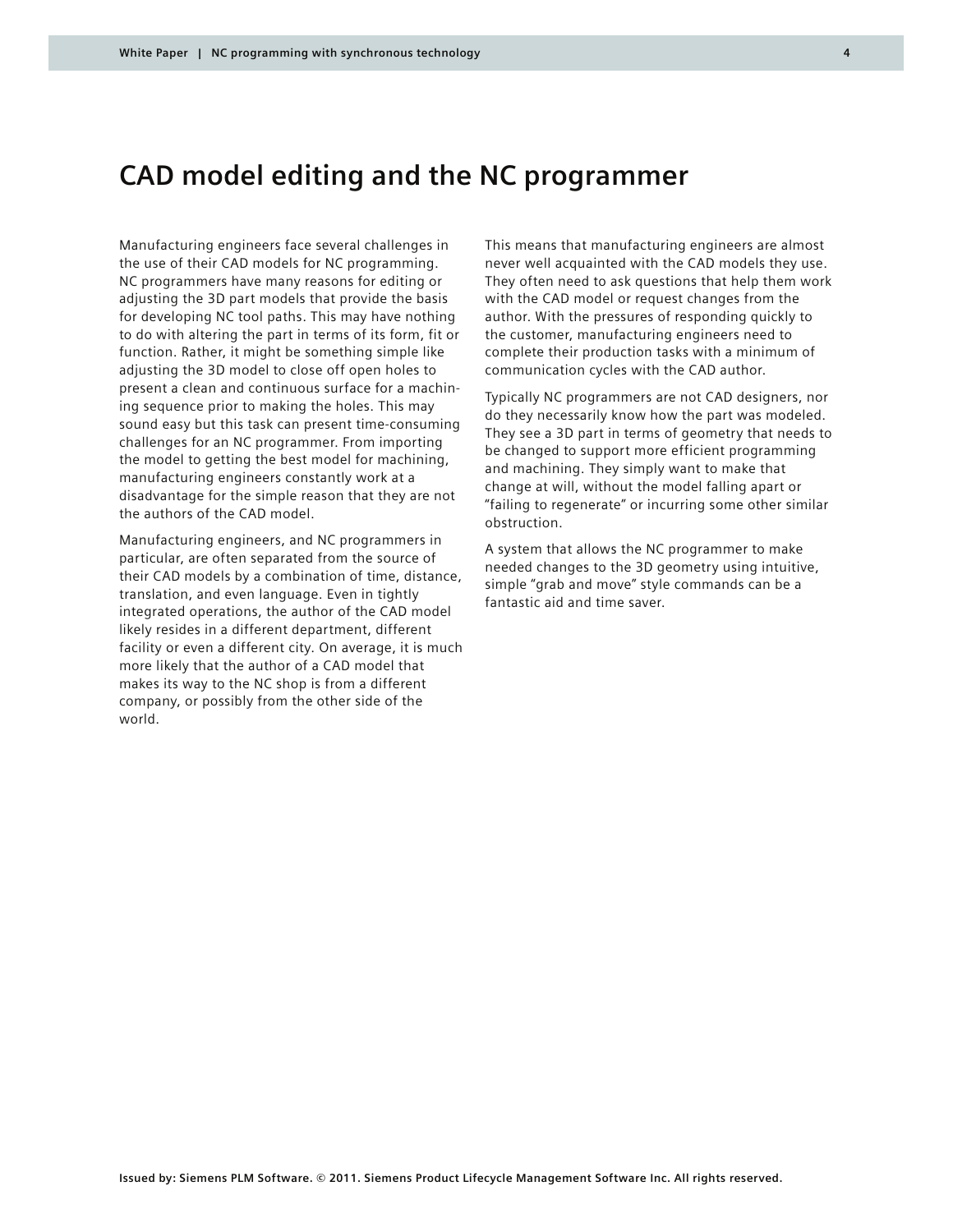### **Why manufacturing engineers edit 3D part models**

There are many reasons why an NC programmer needs to work with, and sometimes edit, 3D part model geometry. This white paper will consider just a few of these reasons.

### **Fixing model errors, inconsistencies and translation errors**

If the part file came from another CAD system and has gone though some form of data conversion, things can go wrong. The latter situation happens even without data translations since 3D models that look perfect can be a mathematical mess underneath. Surfaces may be incomplete or miniscule mathematical gaps can arise between surfaces. These problems can be just enough to throw off many CAM processors. NC programmers may need to fix these "translation" errors before they start NC program preparation.

Most CAM systems will use the mathematics of the 3D part model surfaces to drive tool path directions. Even minor changes in surface mathematics between adjacent surfaces "patches" can lead to glitches in the final machined surface if they are not fixed. Without changing the part shape, the NC programmer may be forced to adjust or redefine the intended surface before tool paths can be added.

### **Stage models or casting model preparation**

The final part model is what the CAD designer will nearly always deliver to manufacturing. In many cases, this needs substantial changes to turn the part model into a casting model or a model that might be used in mold tool design. For a casting model, nearly all dimensions will need to be altered, holes blanked off, ribs thickened and so on. Stage models can be elaborate versions of the part representing key stages of the manufacturing process. Some companies create these by using edited versions of the final part model.

In any case, it can be advantageous for the NC programmer to "close off" open holes and drillings so that prior surface machining can be driven over continuous, uninterrupted geometry. Another reason to do this might be instances where certain features will be created by EDM sinking after initial machining. For holes or pockets that pierce a complex surface, this "refilling" of the hole can be a really tough 3D modeling challenge for NC programmers, especially if the surface really needs to match the surrounding areas.

Adjusting fillet or blend radii is a classic requirement for the NC programmer. Often, the manufacturing engineer is given the option of adding or adjusting fillets to suit the optimum manufacturing scenario or method – such as the use of preferred tooling.

### **Creating new 3D geometry from the part model**

There are lots of opportunities to create special objects derived from the basic part geometry. Soft jaws for a lathe chuck or custom fixturing components are typical examples. A basic stock model is similar to the concept of the casting model mentioned above. Each of these examples illustrates situations where the manufacturing engineer or NC programmer needs to use basic model tools and work with, or from, the source part model.

### **Handling design changes**

One of the most frequent reasons for editing a part model involves late or detail design changes. NC programmers are frequently faced with a need to move a face, alter a draft angle, increase a hole diameter or react to an endless variety of design changes. Once the NC programming is started, it is much easier to edit the underlying 3D model rather than start over on a new 3D part file from the designer.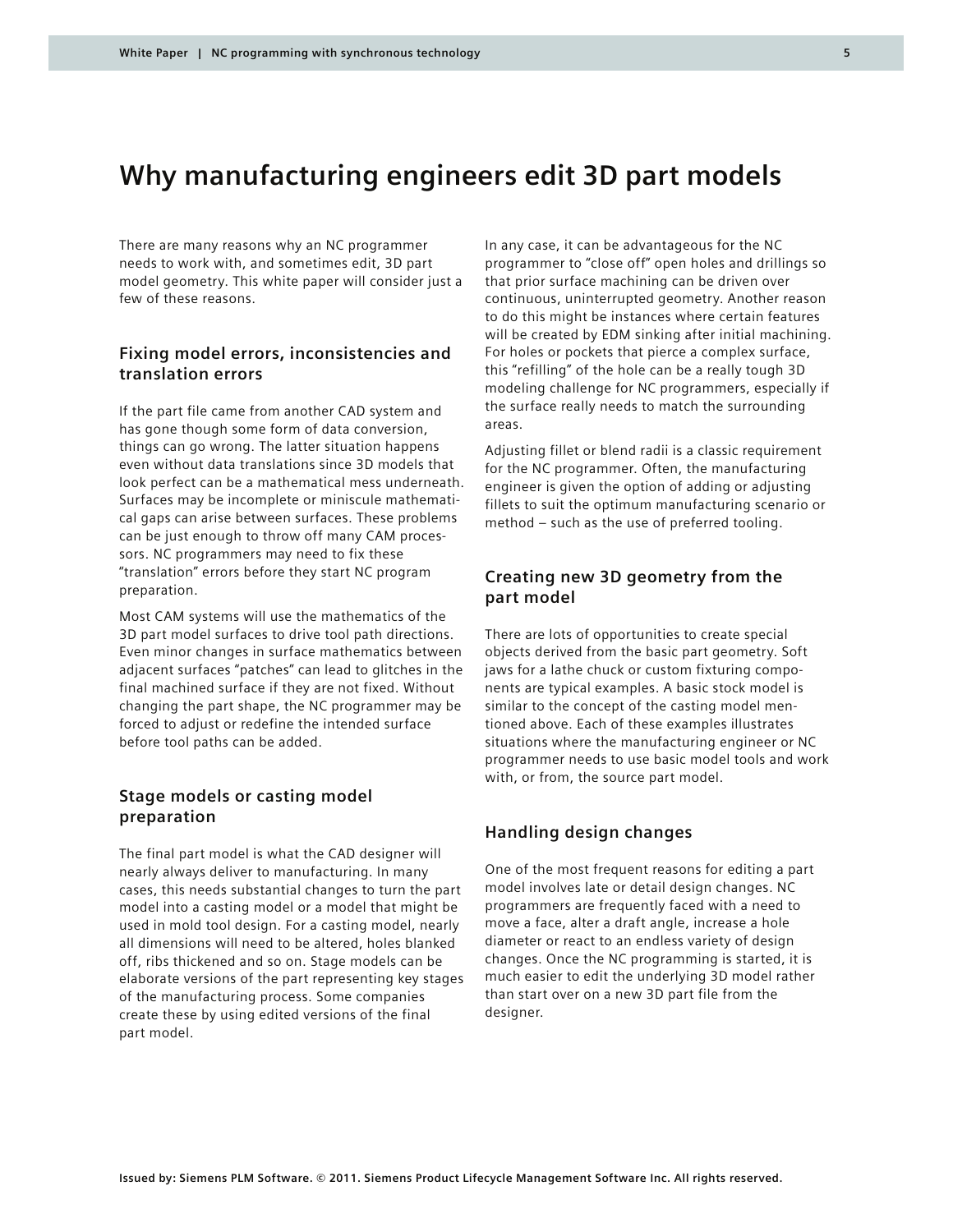### **Why most current options don't satisfy the NC programmer's model editing needs**

### **Working with parametric models – a tricky tangle**

Many 3D design models are built using advanced construction methods, such as parametric modeling. In the hands of the designer, rapid changes and edits can look easy and fast. Importing a solid part with an accompanying model construction history, such as a parametric definition, seems like it would be ideal for the NC programmer who needs to adjust the geometry. Any changes to the model could be made by driving the model parametrics.

The first hurdle of parametric modeling systems for the manufacturing engineer is the requirement to use the same modeling system as CAD model author. CAD models with construction history can be rolled back and modified at the individual feature construction level, but only with the same CAD system that authored the model. This severely limits the ability of manufacturing engineers to perform these kinds of edits at every level. Even if the required CAD system is available to undertake feature-level edits, the resulting modified model still has to be transferred to the CAM system for subsequent work.

In addition, practice has shown that these models are difficult to modify. The strength of the parametric approach is the tightly constrained nature of the model, which preserves design intent and forces one dimension to depend on another. But these constraints are also the weakness of the parametric approach. In fact, the design authors of parts with several dozen features often struggle to make successful changes, even though they are familiar with each construction step. The manufacturing engineer, who had no hand in the model's original 3D construction, may take hours trying to make the model edits needed for NC programming – and still be unsuccessful. It might even be easier to remodel the part, or an area of the part, from scratch, wasting time and risking further errors.

### **Using direct modeling techniques: is basic modeling the answer?**

History-free or explicit modeling solutions provide another modeling technique. Explicit modeling solutions are valuable because they are not dependent on any model construction method, or history, that was used to create the 3D part model.

However, two problems arise with this approach. Even if the initial data translation did not already convert the model to a dumb 3D shape with no record of how it was created or edited for future checking, the level of direct model editing by the NC programmer will also leave no obvious track in the model data about what changes were made. Process control and a need to meet tolerances and quality targets require that manufacturers maintain a full understanding and accountability of all model edits.

The second issue with direct or basic 3D geometry model editing techniques is the difficulty in handling even simple tasks. "Just moving that boss" or "changing that draft angle" may take hours of dragging and extruding, effectively requiring the NC programmer to remodel that area of the part. In other words, it take a lot of time and 3D modeling skill to get just what's needed for manufacture without changing other key aspects of the design geometry.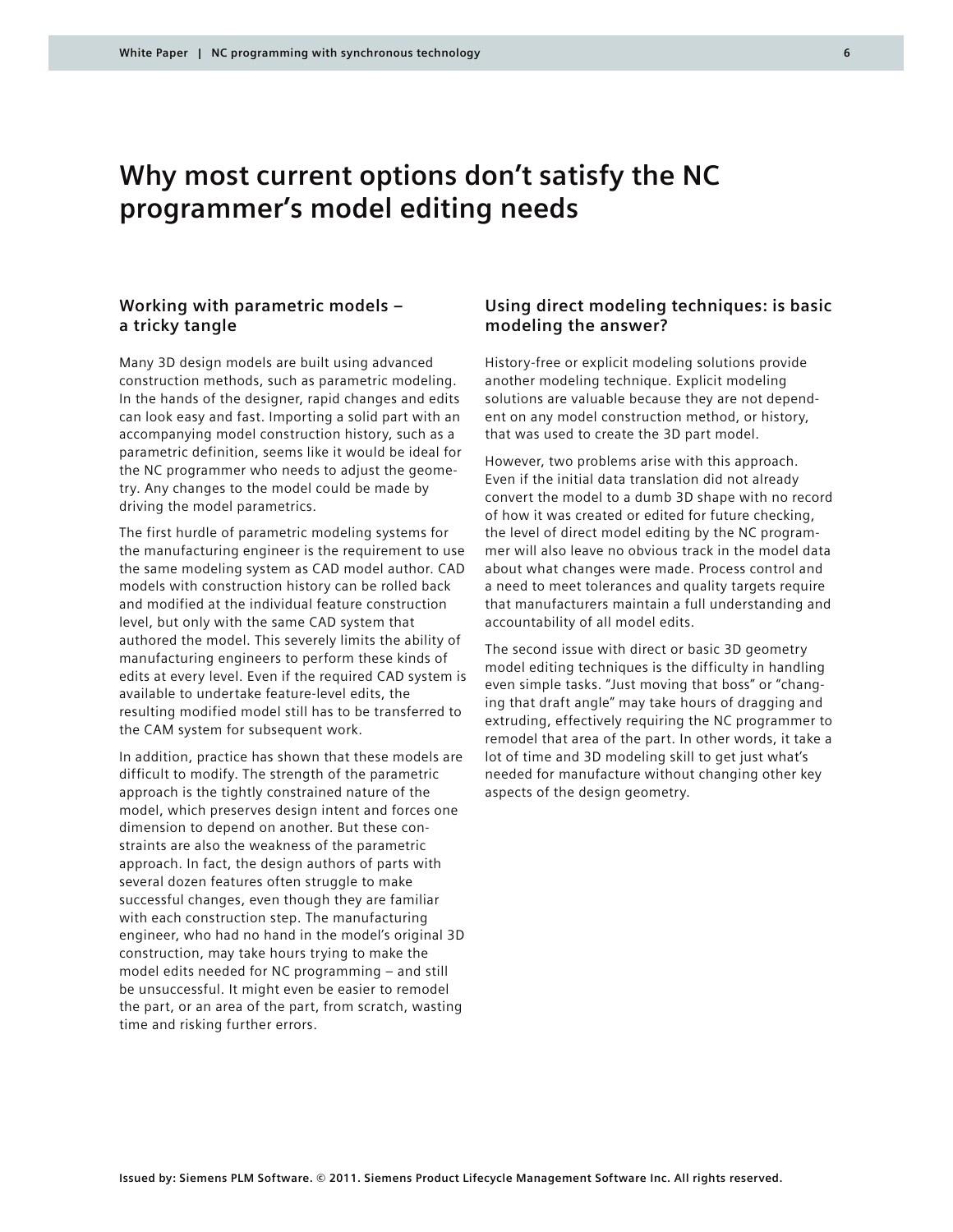### **Synchronous technology's revolution in model editing**

When Siemens PLM Software introduced synchronous technology in 2008, its value for fast, easy model editing immediately became apparent. Synchronous technology provides a model editing process that does not depend on model construction history. Its unprecedented level of intelligence allows users to make edits in and around complex 3D geometry. It can be used with the basic, nonintelligent 3D shapes that often come from data translations. Synchronous technology can even be used with 3D models that have an intact and active model creation history, such as advanced parametric models, without destroying the history of how these models were created in the first place. This capability provides great value to the manufacturing engineer who is not the author of a part and is not intimately familiar with a part's construction. Even so, edits can be reviewed and accounted for, meeting the needs for process control in the manufacturing environment.

### **No need to understand construction history**

Synchronous technology is a unique and powerful modeling approach that supports both planned and unplanned changes. It does not need to repeatedly rebuild the modeling sequence for each edit. In addition, dependencies between features are eliminated. This avoids the possibility of long sequences of update failures when one model change impacts the next feature and the next in the construction history.





Synchronous technology lets users perform edits easily, without interference from feature construction histories.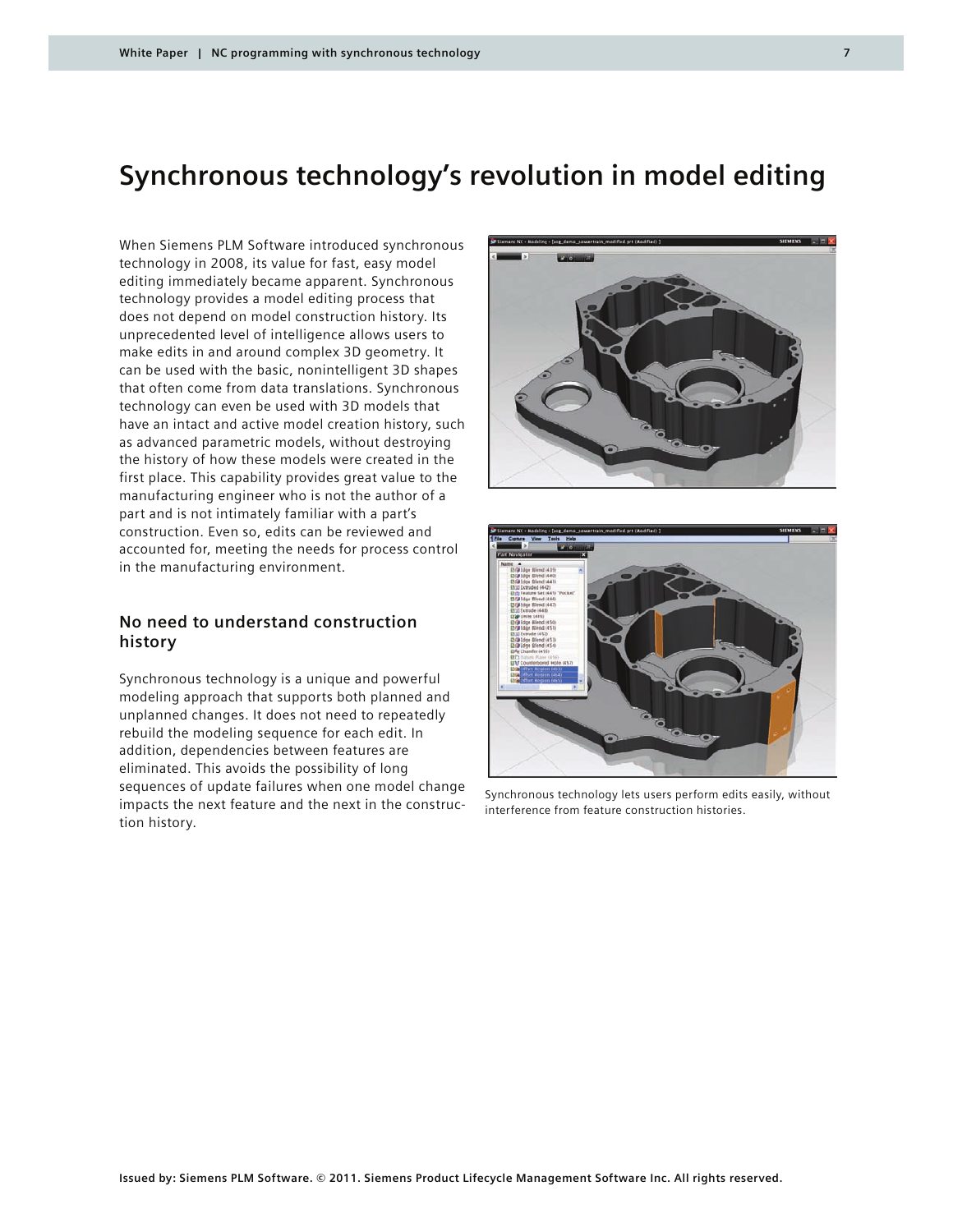#### **A new way to work with model geometry**

Synchronous technology examines surface topology, meaning the connection between one surface and its neighbors, to understand local features for modification. It can do this on just about any type of geometry, providing an important advantage for the manufacturing engineer.

The features recognized are not necessarily construction features, as found in a model construction record or "history tree." Rather they are more likely to be the obvious features that the system sees the user directly manipulating. The user guides the "feature discovery" by specifying related face selections, such as coplanar or concentric, and has the final authority on which faces are selected and how the edits take place.

In many cases, strong geometric relationships (such as tangent, concentric, horizontal/vertical relationships) should never be "broken." Synchronous technology recognizes these conditions and preserves them during edits – even if those conditions were never defined or were lost during translation. This capability becomes particularly important when making changes in the CAM system (but rules defined in CAD must be adhered to).

The result is an extraordinary capability to grab and adjust connected geometry elements (even entire sections of a model that are connected) and make edits that make sense, just with one command.

The NC programmer is no longer faced with a poor choice: either trying to adjust the parameters that the designer left on the model, or fiddling with each individual geometry element using basic model editing methods. Both approaches have drawbacks as outlined above, and remodeling from scratch can take hours, or even days. With synchronous technology, the NC programmer can make changes to a 3D model that even a super CAD user couldn't do before without having built exactly that area of variability into the model from the outset.





Synchronous technology has a very intuitive approach to features that lets manufacturing engineers work with the features that make sense to them.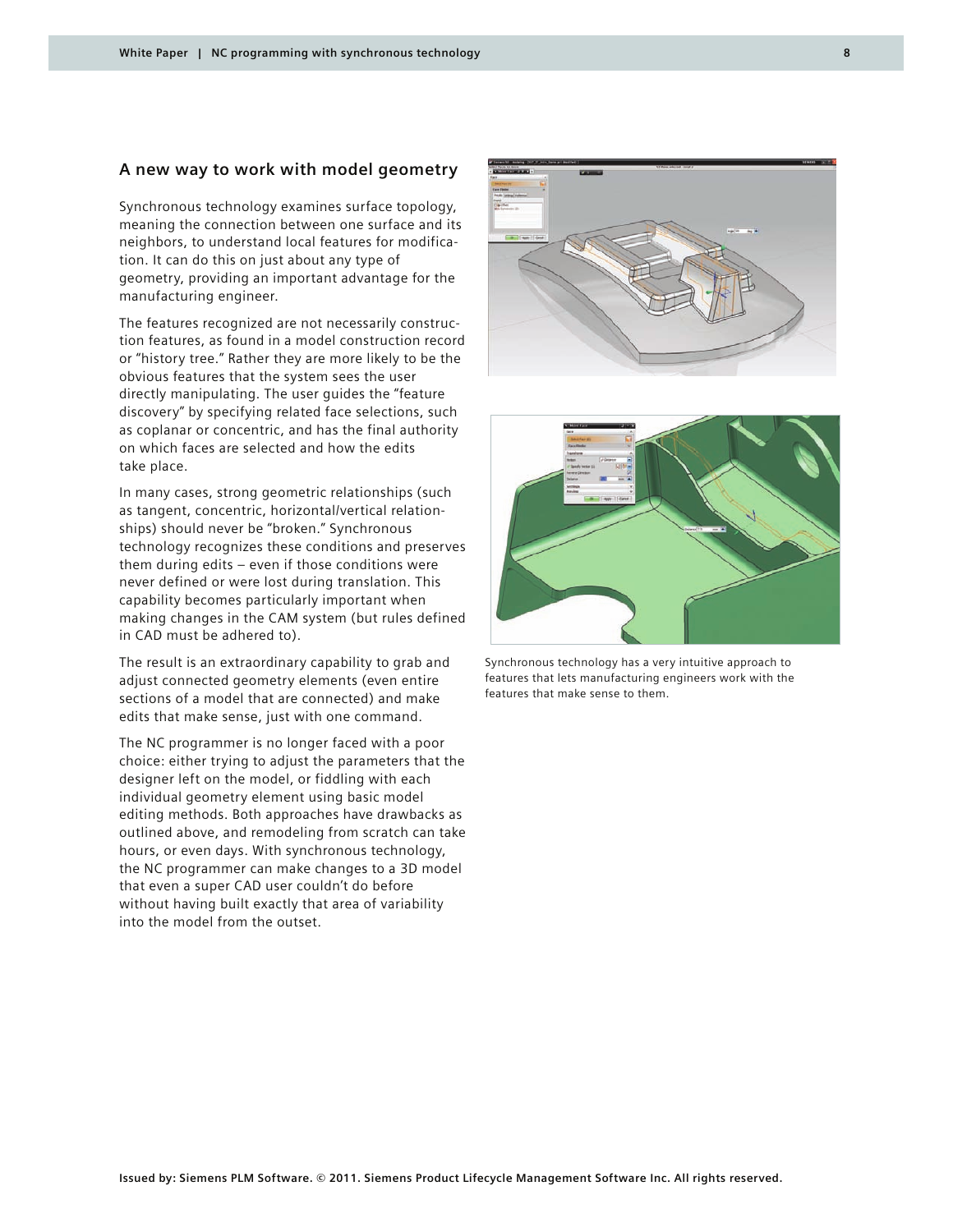### **Adding driving dimensions without complications**

Synchronous modeling has the added power of dimension-driven editing, and even constraint application to maintain the intent of an edit. But these elements don't cause problems by interacting with the restrictive constraints held in the model's history tree. With the power of synchronous technology, the user can is freed from the limitations of previous constraints, yet can add driving dimensions and new constraints as needed to manage a new edit in the manufacturing, NC programming, casting or tooling model.

### **A record for tracking**

The process benefits of recorded model history still are available to synchronous technology users, since each synchronous modeling edit can be saved for accountability, or even for later modifications. This capability provides the best of both worlds in terms of process control and direct, easy model editing.

Model edits made with the synchronous modeling approach can easily be saved as part of an edit sequence, taking the original model through several synchronous modeling steps to a new part configuration. Each synchronous edit can be independently activated or deactivated. The original part configuration can be reviewed by simply deactivating any edits. As a result, full accountability is maintained for process control.



Synchronous technology quickly adapts assemblies and fixtures to accommodate new parts.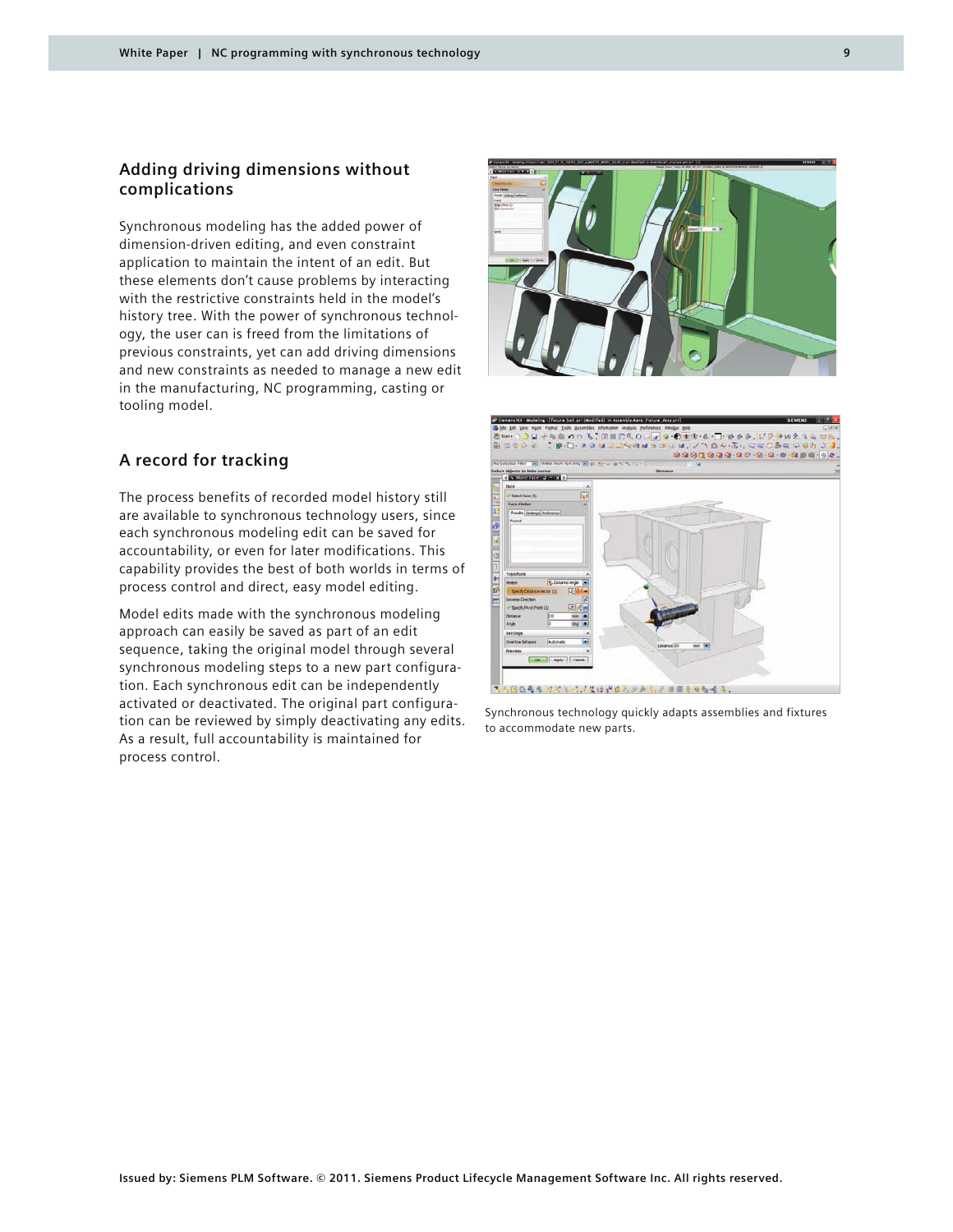### **Conclusion**

As indicated earlier, there are several scenarios where making model edits proves very useful in the NC environment. Starting with the basic need to clean up errors in imported geometry, there are a host of necessary and desired edits that the manufacturing engineer can undertake. Fillet and draft adjustments for better manufacturability and cost reduction can directly impact time and cost of production. Patching holes and other features for milling processes can allow better tool path development, and even higher quality surface finish. Casting models can be quickly developed. Soft jaws and custom fixture components can be derived from part faces. In addition, the ability

to re-use previous setups, fixtures and other components is enhanced with the unique synchronous modeling approaches.

Siemens PLM Software's NX™ CAM and CAM Express solutions are the only CAM systems that include synchronous technology with its unique, powerful approach to making model edits on all kinds of geometry. Models from any source, regardless of how they were constructed, can be edited and adjusted as needed with fast, simple geometry selections and new dimensions.